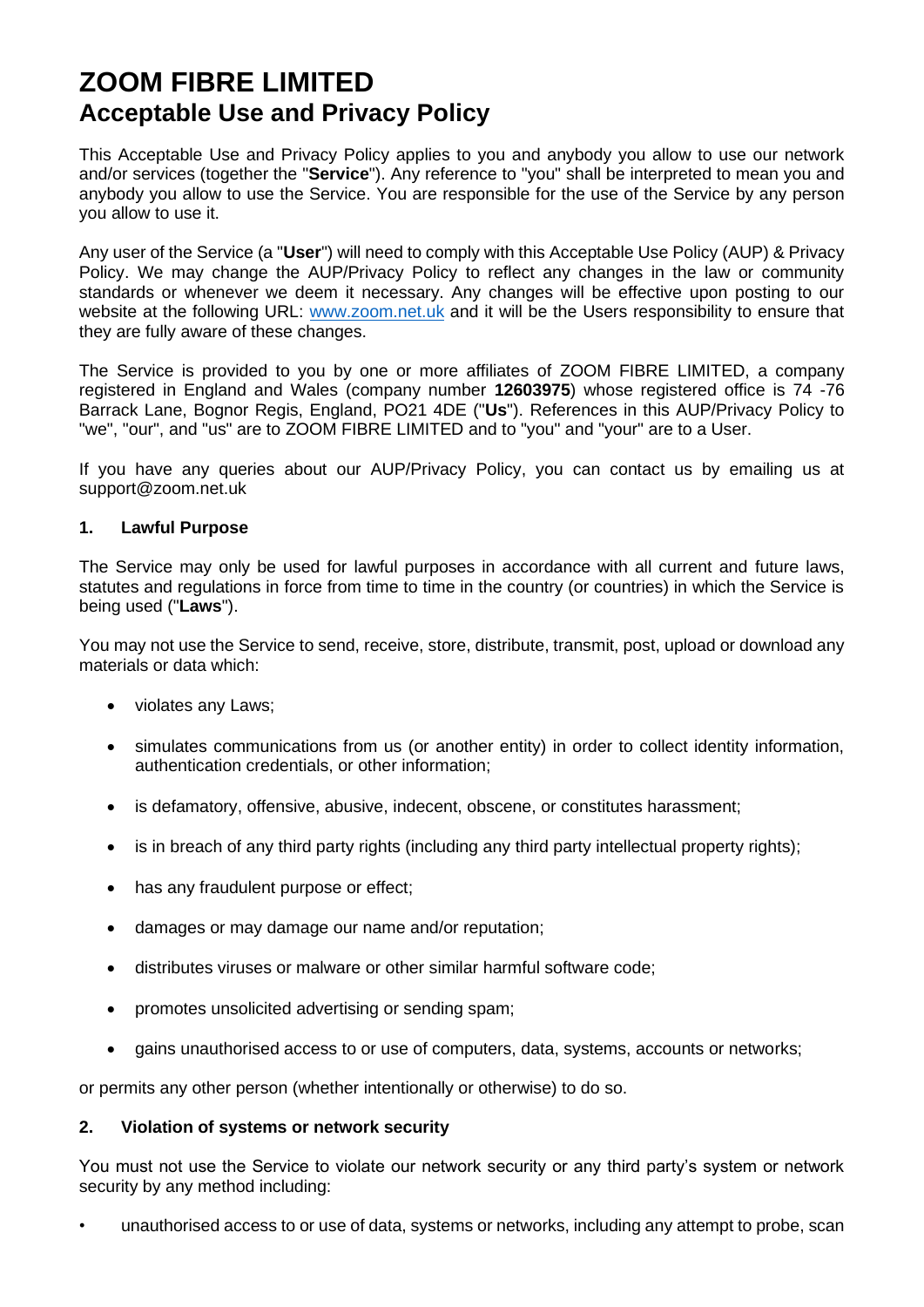or test the vulnerability of a system or network; or

- unauthorised monitoring of data or traffic on any network or system without the express authorisation of the owner of the system or network; or
- unauthorised interference with any user, host, system or network without the express authorisation of the owner of the system or network.

You must not send, receive, store, distribute, transmit, post, upload or download any materials that are designed to violate our network security or any third party's system or network security. Examples of such prohibited material may include (but are not limited to):

- programs containing viruses or Trojan horses; or
- tools designed to compromise the security of other sites; or
- programs or services designed to send or facilitate the sending of unsolicited advertisements; or
- programs or services designed to encourage or facilitate a breach of this AUP/Privacy Policy or any acceptable use policy of another Internet services provider.

You must not connect to the Service insecure machines or services able to be exploited by others to carry out actions which constitute a breach of this AUP/Privacy Policy including but not limited to the transmission of Unsolicited Bulk Email or email containing infected attachments or attempts to disrupt websites and/or connectivity or any other attempts to compromise the security of other users of our network or any other third party system.

You are responsible for all data and/or traffic originating from the machines and/or networks that you have connected to the Service. You must immediately disconnect (and subsequently secure prior to reconnection) machines generating data and/or traffic which contravenes this AUP/Privacy Policy upon your becoming aware of the same and/or once notified of such activity by us. This includes, but is not limited to: PC's, tablets, laptops, mobile handsets, wired and wireless home networking devices and games consoles.

#### **3. E-mail and Privacy**

You must not send email to anyone who does not wish to receive it. We acknowledge that email is an informal method of communication, however you must refrain from sending emails to another user after receiving a request to stop.

Unsolicited Bulk Email means email which is both 'Unsolicited', meaning that the recipient has not granted verifiable permission for the message to be sent, and 'Bulk', meaning that the message is sent as part of a larger collection of messages, all having substantively identical content. You must not send Unsolicited Bulk Email or any other form of abusive electronic communication. In particular, unsolicited advertising mailings (whether commercial or informational) are strictly prohibited. You must only send advertising material to recipients that have specifically requested it.

You must not transmit or knowingly reply to mail-bombs. Mail-bombing is either emailing multiple copies of a single message, or sending large or multiple files or messages to a single user or Internet site with the intention of disrupting the recipient's mail service.

You must not use false email headers or alter the headers of email messages to conceal their email address or to prevent Internet users from responding to messages. You must not use any email address that you are not authorised to use.

You must not suggest or imply that any email you send is from, authorised or endorsed by our company or any other third party or relates to our business or any other third party business without express prior consent.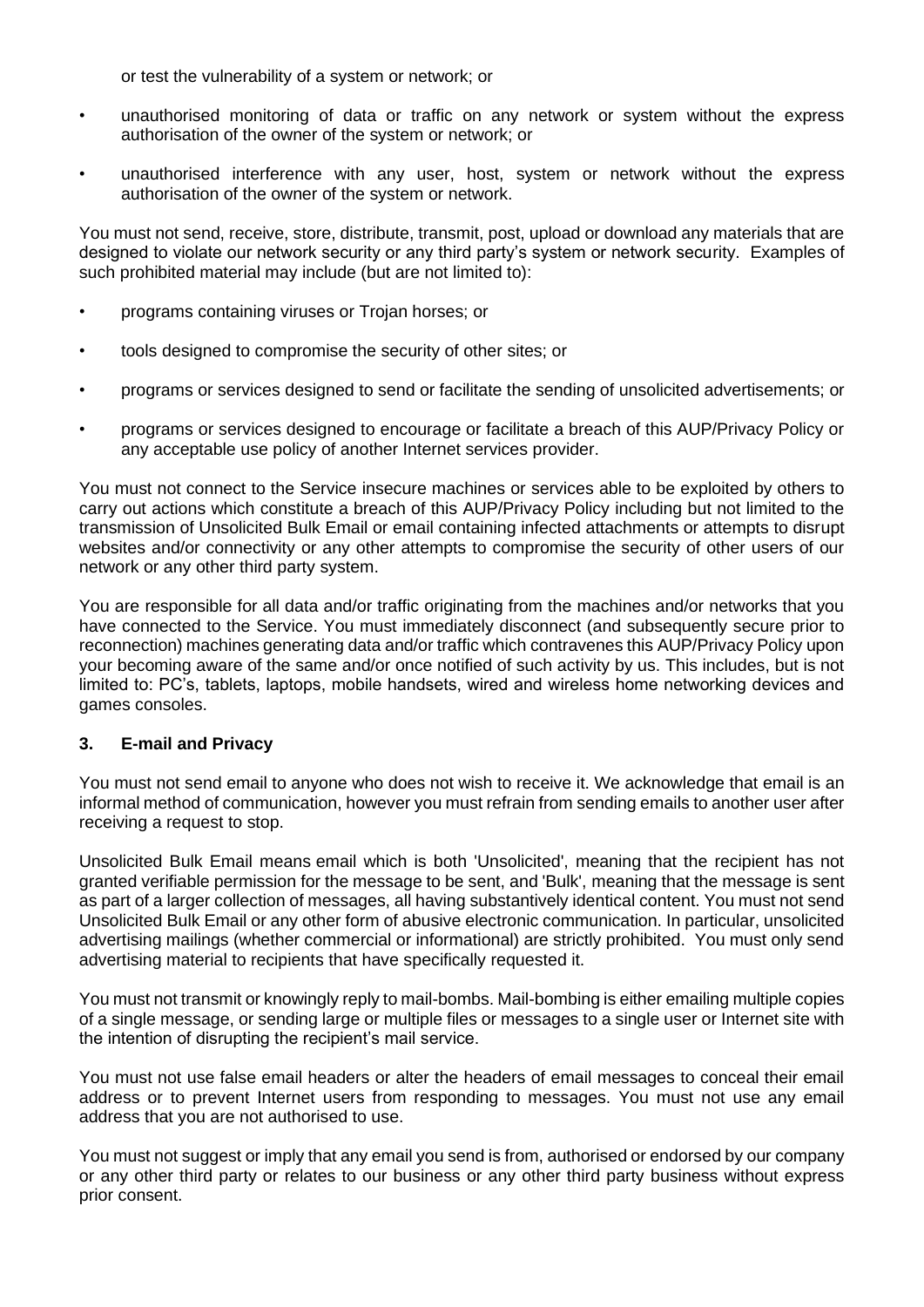Because the internet is an inherently open and insecure means of communication, any data or information you may transmit over the internet may be susceptible to interception and alteration. Subject to our AUP/Privacy Policy, we make no guarantee regarding, and assume no liability for, the security and integrity of any data or information you transmit via the services or over the internet, including any data or information transmitted via any server designated as "secure."

## **4. Advertising to unsolicited recipients**

You must not operate, host, provide hosting facilities to or assist in any way any web site, email address, or any other online service which is advertised or promoted by means of Unsolicited Bulk Email (whether commercial or informational), any mass messaging facility or any other form of abusive electronic communication. This prohibition applies whether the abusive communication takes place using our network, or otherwise. Hosting providers in particular should take care to ensure that their own acceptable use policy includes a prohibition of services advertising to unsolicited email recipients, since we reserve the right to demand immediate suspension of access to services advertising to unsolicited email recipients, once such services are drawn to our attention.

## **5. World Wide Web and surfing the net**

You will be solely responsible for your use of the Internet and any web pages owned and/or operated by you or anyone you permit to use the Service and that are connected to the Service. You must not use world wide web pages within or outside the Service to violate any part of this AUP/Privacy Policy or to disrupt or attempt to disrupt another Internet user's Internet experience and, in particular, any such web pages must comply at all times with the provisions of clause 1 and clause 2 of this AUP/Privacy Policy.

## **6. Our rights**

Firstly, you should be aware that we will block any electronic communication that we reasonably consider to have breached this AUP/Privacy Policy.

Secondly, if you have breached this AUP/Privacy Policy, or we reasonably suspect that you may have breached this AU/P/Privacy Policy we will notify you (provided that this notification does not prejudice any investigation) and we may also:

- (a) immediately suspend your access to the Service until such time as we are satisfied the breach has stopped;
- (b) immediately end your contract for the provision of the Service;
- (c) notify and/or pass on the details of the breach of the AUP/Privacy Policy to any relevant government, statutory, self-regulatory or law enforcement agency (each a "**third party authority**");
- (d) investigate the alleged breach of the AUP/Privacy Policy, which may include gathering information from you and/or the complaining party (if any) and the examination of any other data or material on our network or our servers; or
- (e) remove (either temporarily or permanently), copy, store, monitor or otherwise deal with data and/or other material on our network and/or our servers.

You expressly authorise us to use your personal data and other account information in connection with any investigation carried out by us in accordance with this AUP/Privacy Policy, including by disclosing it to any third party authority that we consider has a legitimate interest in any such investigation or its outcome.

We reserve the right to terminate the Service with immediate effect and without further obligation or liability to you as required by any law enforcement organisation or by the Courts or any relevant regulatory authority.